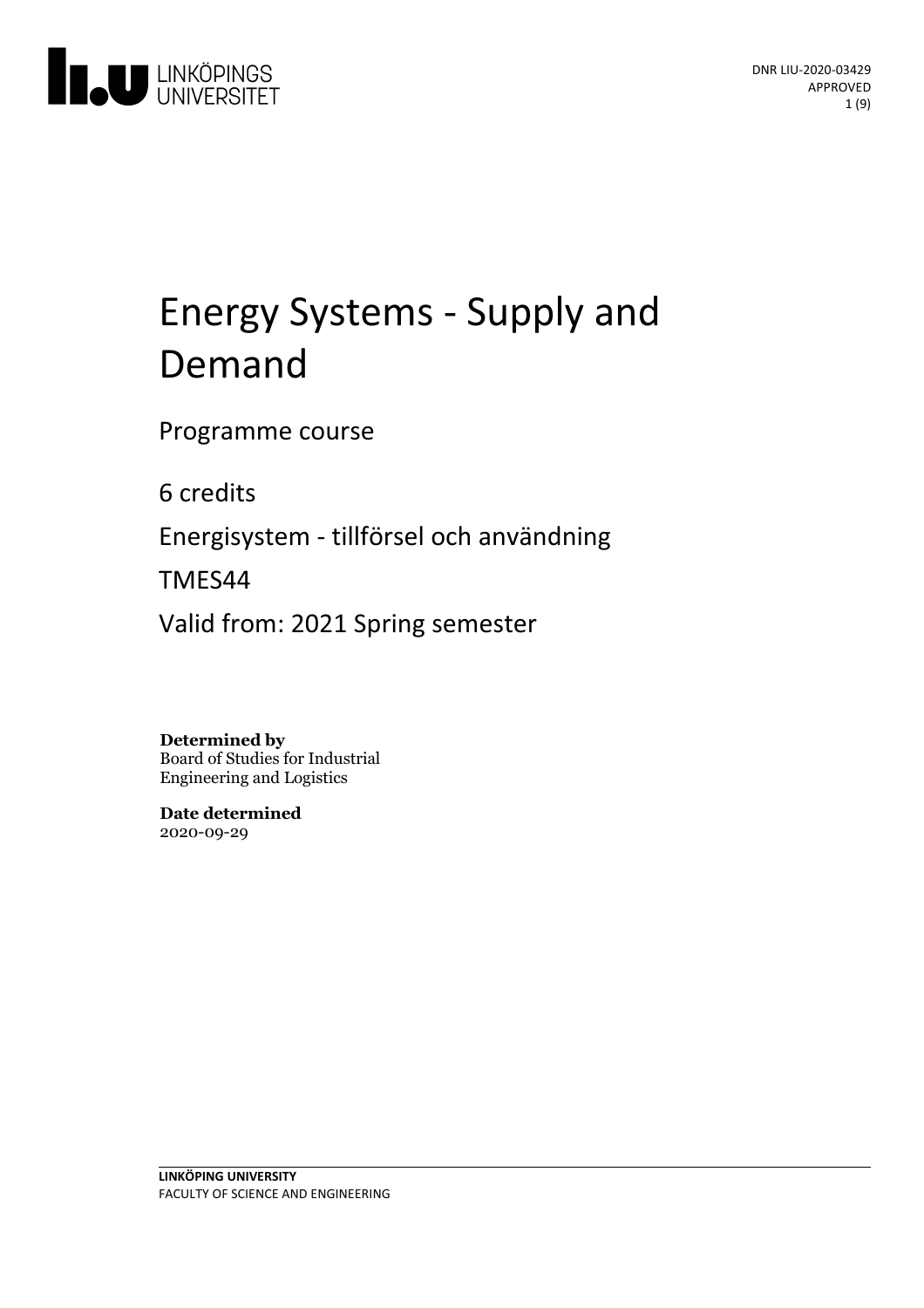# Main field of study

Mechanical Engineering

### Course level

First cycle

# Advancement level

 $G<sub>2</sub>X$ 

# Course offered for

- Master of Science in Industrial Engineering and Management International
- Master of Science in Industrial Engineering and Management

# Specific information

May not be included in the same degree as TMES24, TMES25, TMES12 or TMMI51.

# Prerequisites

Thermodynamics

# Intended learning outcomes

The overall goal is to provide systems perspective on energy supply and energy demand. After the course the student should be able to:

- describe and reflect upon the importance of system boundaries for different energy systems
- identify and analyze climatic and environmental aspects on different energy systems
- describe and reflect upon energy supply in society
- describe and reflect upon systems perspectives regarding building, industrialm, municipal and regional energy systems

# Course content

Systems and systems boundaries, climatic and environmental issues for different types of energy systems, electricity grid and district heating system including production units, regional and municipal energy systems, building energy systems, industrial energy systems.

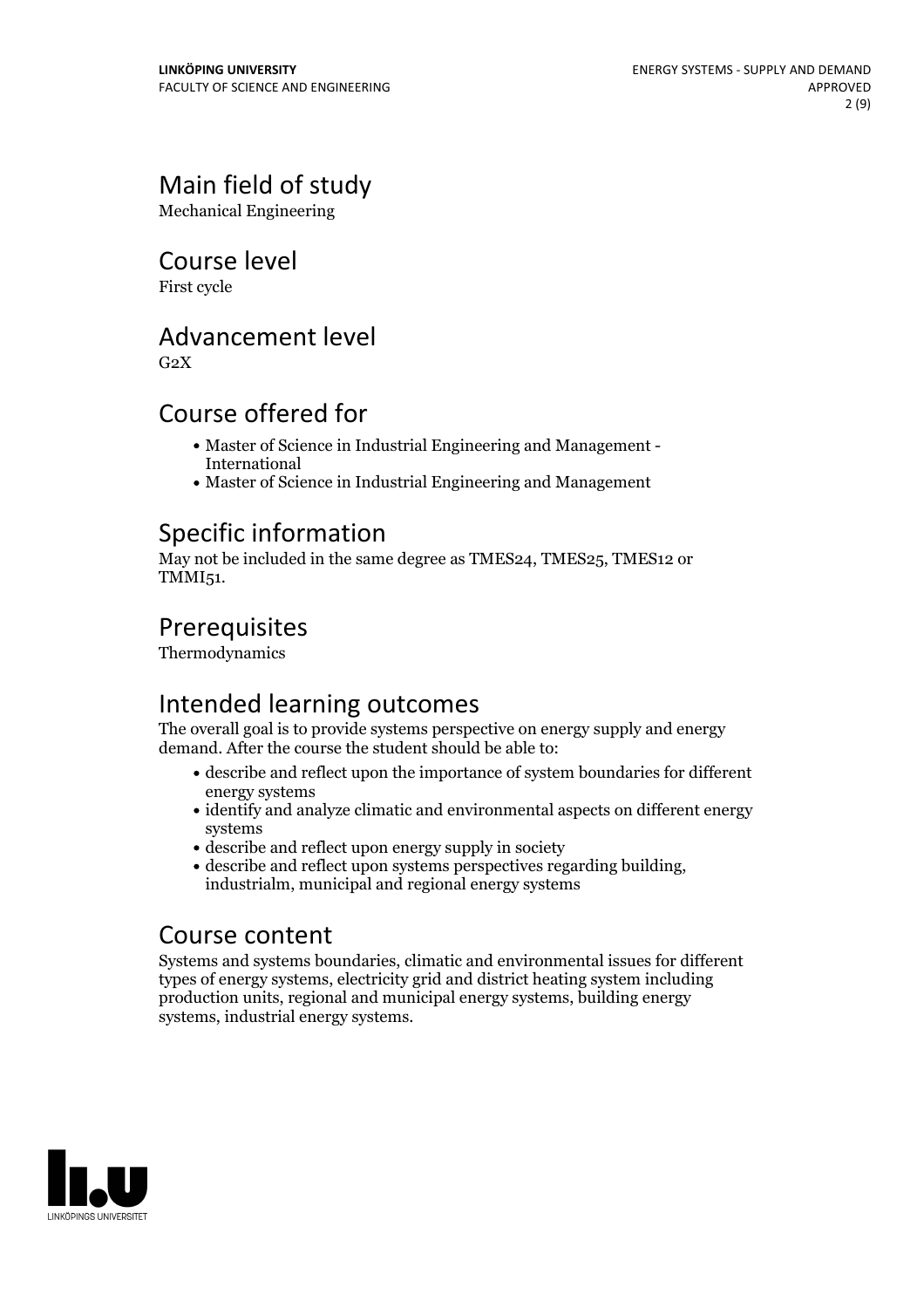# Teaching and working methods

The course is given in the form of tutorials and seminars.

### Examination

| TEN <sub>1</sub> | Written examination | 4.5 credits | U, 3, 4, 5 |
|------------------|---------------------|-------------|------------|
| UPG <sub>2</sub> | Seminars            | 1.5 credits | U.G        |

### Grades

Four-grade scale, LiU, U, 3, 4, 5

# Other information

### **Supplementarycourses**

Industrial Energy Systems, Building Energy Systems, Modelling of Energy Systems, Strategic Development of Sustainable Energy Systems, Energy Planning and Modeling of Communities, Analysis and Modeling of Industrial Energy Systems, Energy Policy Instruments, International Energy Markets

### **About teaching and examination language**

The teaching language is presented in the Overview tab for each course. The examination language relates to the teaching language as follows:

- If teaching language is Swedish, the course as a whole or in large parts, is taught in Swedish. Please note that although teaching language is Swedish, parts of the course could be given in English. Examination language is
- Swedish.<br>• If teaching language is Swedish/English, the course as a whole will be taught in English if students without prior knowledge of the Swedish language participate. Examination language is Swedish or English
- (depending on teaching language).<br>• If teaching language is English, the course as a whole is taught in English.<br>Examination language is English.

### **Other**

The course is conducted in a manner where both men's and women's

The planning and implementation of a course should correspond to the course syllabus. The course evaluation should therefore be conducted with the course syllabus as a starting point.

### Department

Institutionen för ekonomisk och industriell utveckling

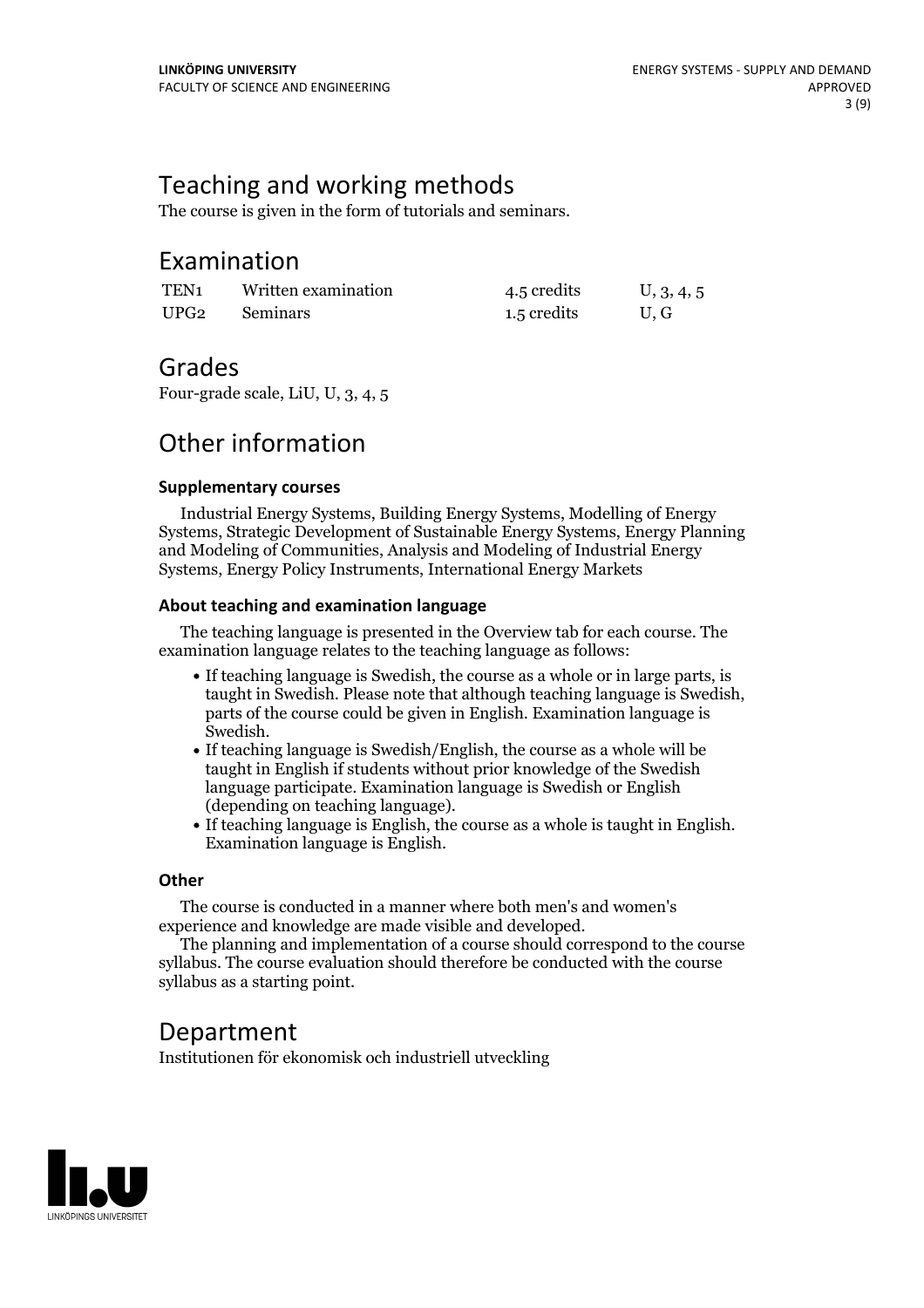# Director of Studies or equivalent

Shahnaz Amiri

# Examiner

Magnus Wallén

# Education components

Preliminary scheduled hours: 25 h Recommended self-study hours: 135 h

# Course literature

### **Books**

IVA,, (2014) *Energi – möjligheter och dilemman* Edita Västra Aros ISBN: 978-91-7082-887-4

### **Other**

*Skrifter från Energisystem, IEI*

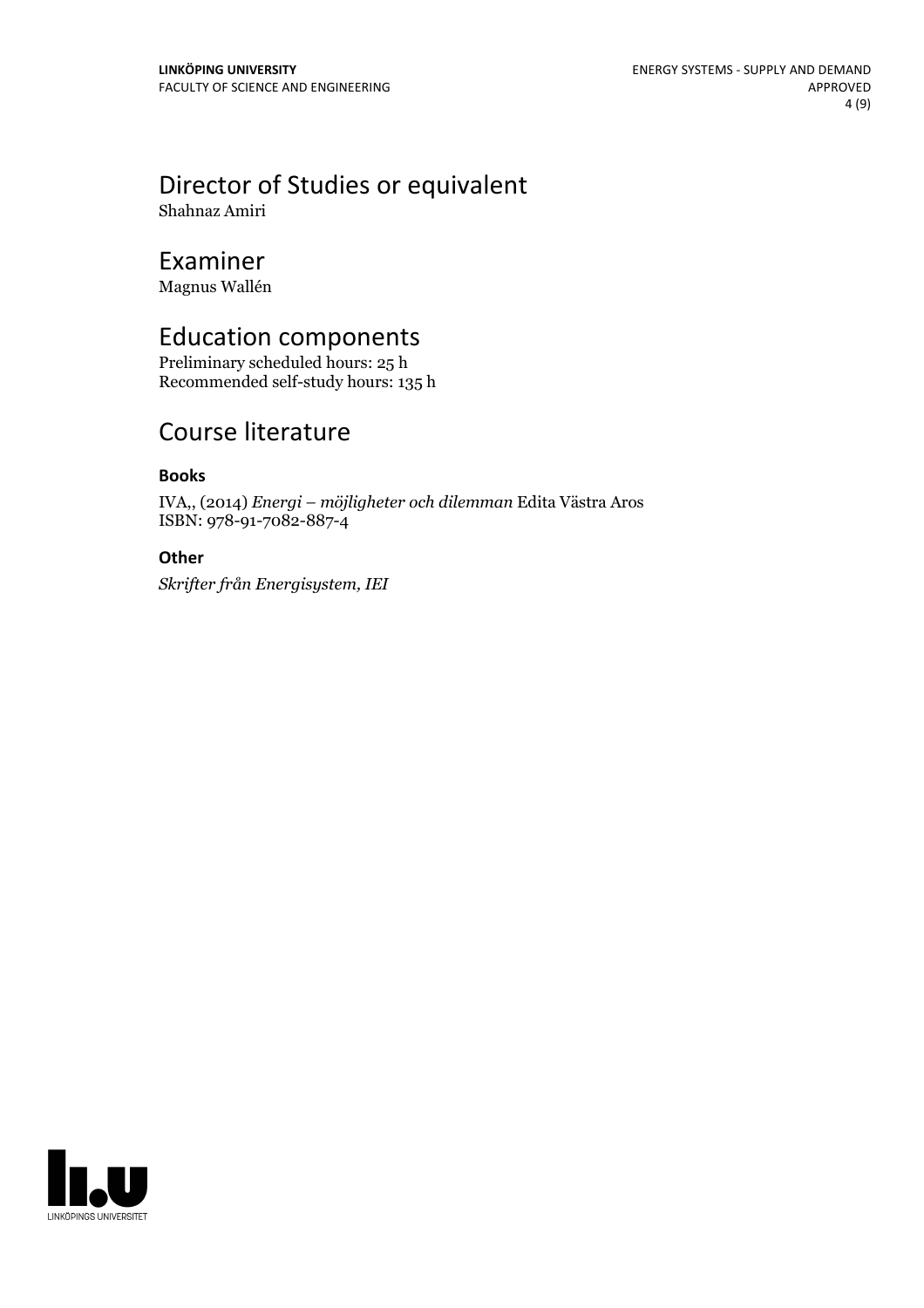# **Common rules**

### **Course syllabus**

A syllabus must be established for each course. The syllabus specifies the aim and contents of the course, and the prior knowledge that a student must have in order to be able to benefit from the course.

### **Timetabling**

Courses are timetabled after a decision has been made for this course concerning its assignment to a timetable module.

### **Interrupting a course**

The vice-chancellor's decision concerning regulations for registration, deregistration and reporting results (Dnr LiU-2015-01241) states that interruptions in study are to be recorded in Ladok. Thus, all students who do not participate in a course for which they have registered must record the interruption, such that the registration on the course can be removed. Deregistration from <sup>a</sup> course is carried outusing <sup>a</sup> web-based form: https://www.lith.liu.se/for-studenter/kurskomplettering?l=en.

### **Cancelled courses**

Courses with few participants (fewer than 10) may be cancelled or organised in a manner that differs from that stated in the course syllabus. The Dean is to deliberate and decide whether a course is to be cancelled or changed from the course syllabus.

### **Guidelines relatingto examinations and examiners**

For details, see Guidelines for education and examination for first-cycle and second-cycle education at Linköping University, Dnr LiU-2019-00920 (http://styrdokument.liu.se/Regelsamling/VisaBeslut/917592).

An examiner must be employed as a teacher at LiU according to the LiU Regulations for Appointments, Dnr LiU-2017-03931 (https://styrdokument.liu.se/Regelsamling/VisaBeslut/622784). For courses in second-cycle, the following teachers can be appointed as examiner: Professor (including Adjunct and Visiting Professor), Associate Professor (including Adjunct), Senior Lecturer (including Adjunct and Visiting Senior Lecturer), Research Fellow, or Postdoc. For courses in first-cycle, Assistant Lecturer (including Adjunct and Visiting Assistant Lecturer) can also be appointed as examiner in addition to those listed for second-cycle courses. In exceptional cases, a Part-time Lecturer can also be appointed as an examiner at both first- and second cycle, see Delegation of authority for the Board of Faculty of Science and Engineering.

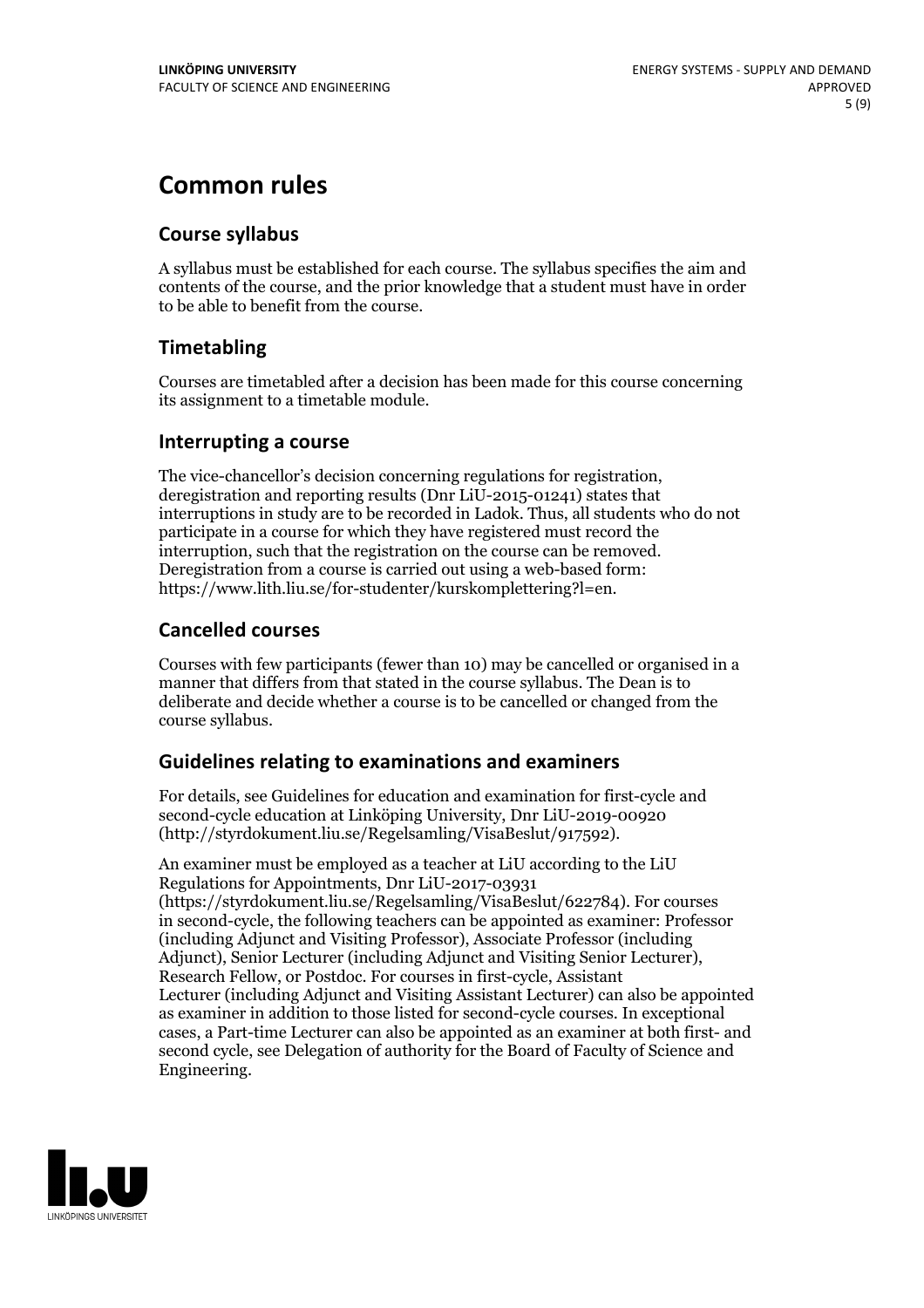### **Forms of examination**

#### **Principles for examination**

Written and oral examinations and digital and computer-based examinations are held at least three times a year: once immediately after the end of the course, once in August, and once (usually) in one of the re-examination periods. Examinations held at other times are to follow a decision of the board of studies.

Principles for examination scheduling for courses that follow the study periods:

- courses given in VT1 are examined for the first time in March, with re-examination in June and August
- courses given in VT2 are examined for the first time in May, with re-examination in August and October
- courses given in HT1 are examined for the first time in October, with re-examination in January and August
- courses given in HT2 are examined for the first time in January, with re-examination in March and in August.

The examination schedule is based on the structure of timetable modules, but there may be deviations from this, mainly in the case of courses that are studied and examined for several programmes and in lower grades (i.e. 1 and 2).

Examinations for courses that the board of studies has decided are to be held in alternate years are held three times during the school year in which the course is given according to the principles stated above.

Examinations for courses that are cancelled orrescheduled such that they are not given in one or several years are held three times during the year that immediately follows the course, with examination scheduling that corresponds to the scheduling that was in force before the course was cancelled or rescheduled.

When a course is given for the last time, the regular examination and two re-<br>examinations will be offered. Thereafter, examinations are phased out by offering three examinations during the following academic year at the same times as the examinations in any substitute course. If there is no substitute course, three examinations will be offered during re-examination periods during the following academic year. Other examination times are decided by the board of studies. In all cases above, the examination is also offered one more time during the academic year after the following, unless the board of studies decides otherwise.

If a course is given during several periods of the year (for programmes, or on different occasions for different programmes) the board or boards of studies determine together the scheduling and frequency of re-examination occasions.

#### **Retakes of other forms of examination**

Regulations concerning retakes of other forms of examination than written examinations and digital and computer-based examinations are given in the LiU guidelines for examinations and examiners, http://styrdokument.liu.se/Regelsamling/VisaBeslut/917592.

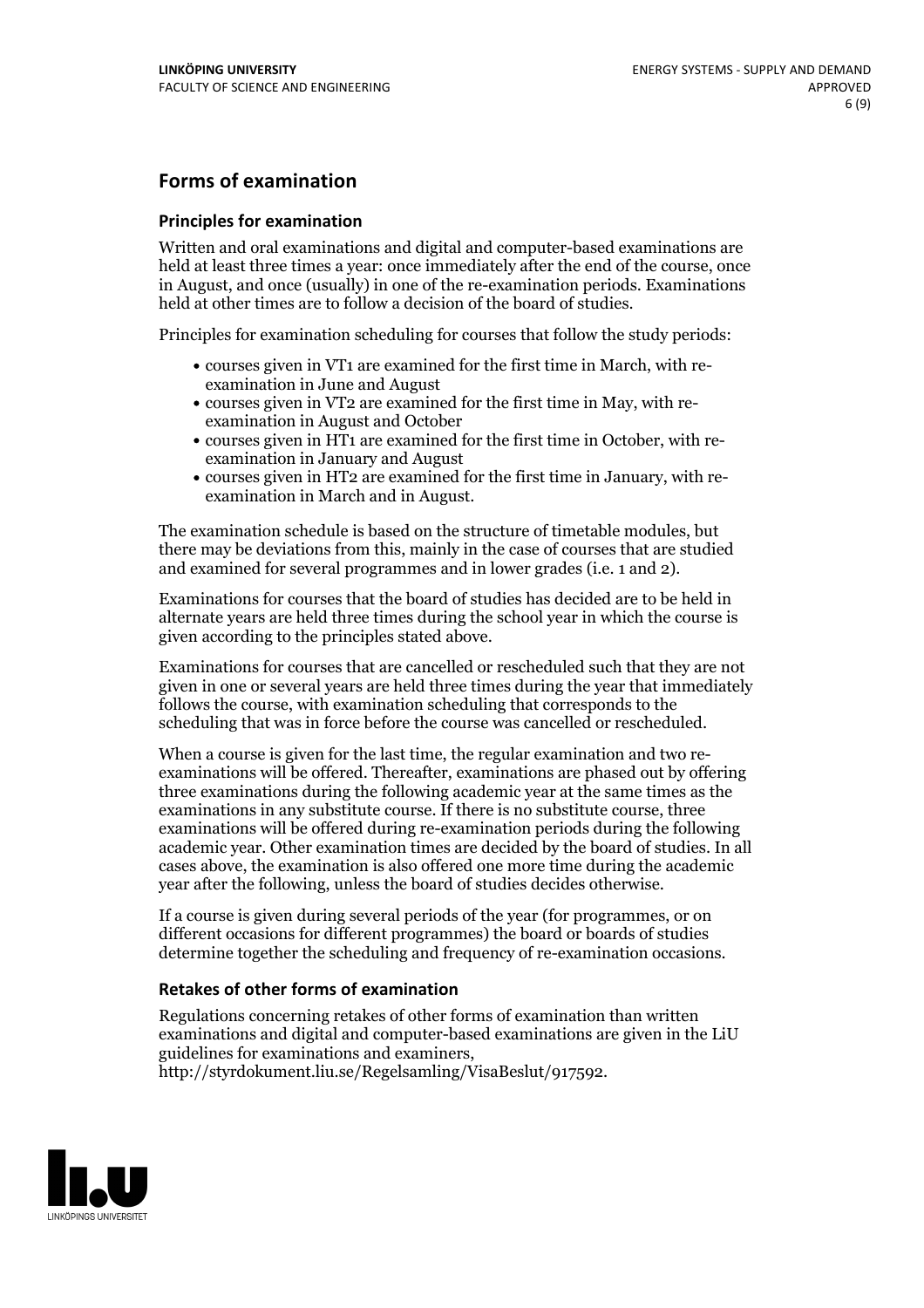### **Registration for examination**

Until January 31 2021, the following applies according to previous guidelines: In order to take an written, digital or computer-based examination student must register in advance at the Student Portal during the registration period, which Candidates are informed of the location of the examination by email, four days in advance. Students who have not registered for an examination run the risk of being refused admittance to the examination, if space is not available.

From February 1 2021, new guidelines applies for registration for written, digital or computer-based examination, Dnr LiU-2020-02033 (https://styrdokument.liu.se/Regelsamling/VisaBeslut/622682).

Symbols used in the examination registration system:

\*\* denotes that the examination is being given for the penultimate time.

\* denotes that the examination is being given for the last time.

#### **Code of conduct for students during examinations**

Details are given in a decision in the university's rule book: http://styrdokument.liu.se/Regelsamling/VisaBeslut/622682.

#### **Retakes for higher grade**

Students at the Institute of Technology at LiU have the right to retake written examinations and digital and computer-based examinations in an attempt to achieve a higher grade. This is valid for all examination components with code "TEN", "DIT" and "DAT". The same right may not be exercised for other examination components, unless otherwise specified in the course syllabus.

A retake is not possible on courses that are included in an issued degree diploma.

#### **Grades**

The grades that are preferably to be used are Fail (U), Pass (3), Pass not without distinction  $(4)$  and Pass with distinction  $(5)$ .

- Grades U, 3, 4, 5 are to be awarded for courses that have written or digital
- examinations.<br>• Grades Fail (U) and Pass (G) may be awarded for courses with a large degree of practical components such as laboratory work, project work and
- $\bullet$  Grades Fail (U) and Pass (G) are to be used for degree projects and other independent work.

#### **Examination components**

The following examination components and associated module codes are used at the Faculty of Science and Engineering:

Grades U, 3, 4, 5 are to be awarded for written examinations (TEN) and

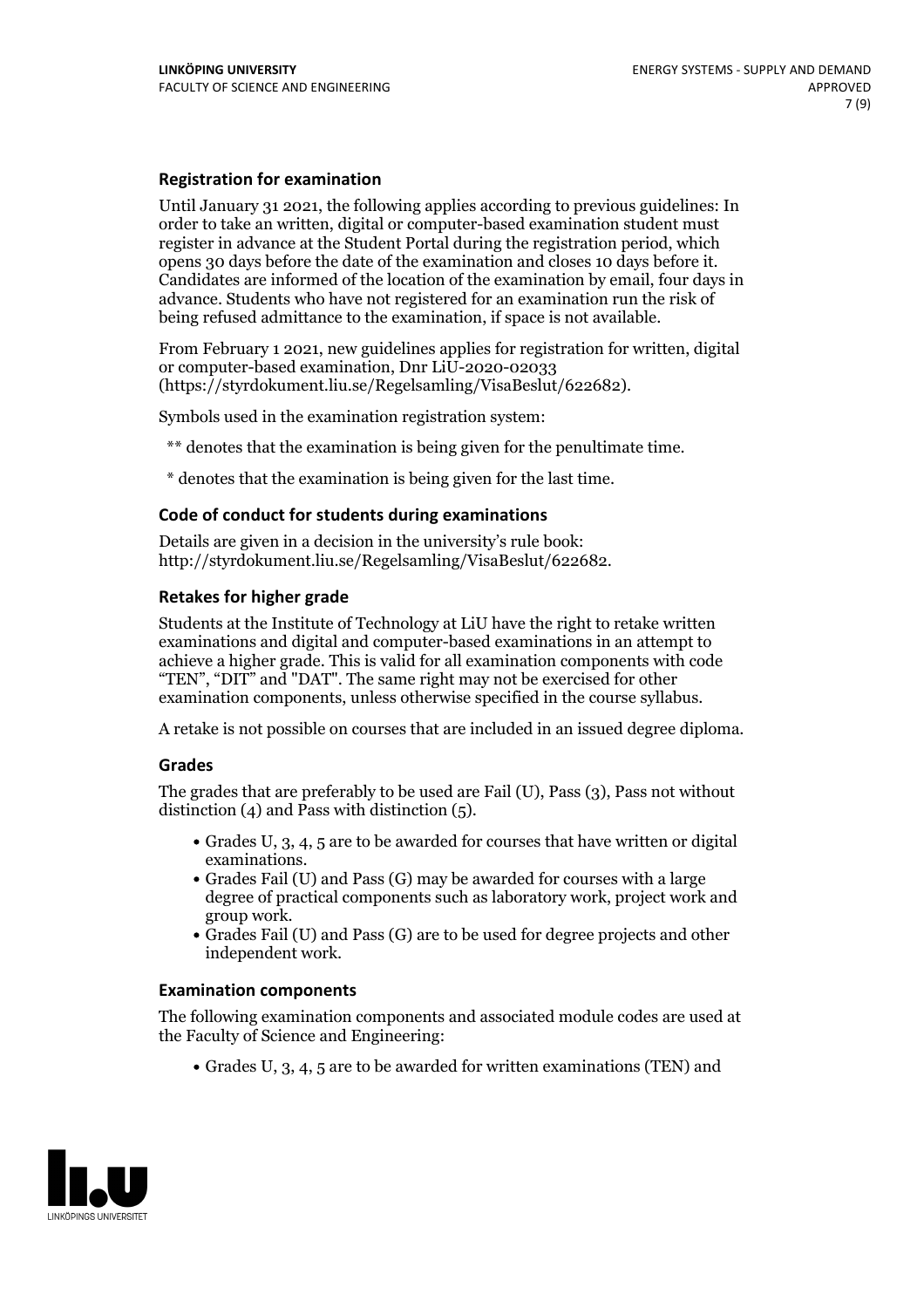- digital examinations (DIT).<br>• Examination components for which the grades Fail (U) and Pass (G) may be awarded are laboratory work (LAB), project work (PRA), preparatory written examination (KTR), digital preparatory written examination (DIK), oral examination (MUN), computer-based examination (DAT), home
- assignment (HEM), and assignment (UPG).<br>• Students receive grades either Fail (U) or Pass (G) for other examination components in which the examination criteria are satisfied principally through active attendance such as tutorial group (BAS) or examination item
- (MOM).<br>• Grades Fail (U) and Pass (G) are to be used for the examination components Opposition (OPPO) and Attendance at thesis presentation (AUSK) (i.e. part of the degree project).

In general, the following applies:

- 
- Mandatory course components must be scored and given <sup>a</sup> module code. Examination components that are not scored, cannot be mandatory. Hence, it is voluntary to participate in these examinations, and the voluntariness must be clearly stated. Additionally, if there are any associated conditions to the examination component, these must be clearly stated as well.<br>• For courses with more than one examination component with grades
- U,3,4,5, it shall be clearly stated how the final grade is weighted.

For mandatory components, the following applies: If special circumstances prevail, and if it is possible with consideration of the nature ofthe compulsory component, the examiner may decide to replace the compulsory component with another equivalent component. (In accordance with the LiU Guidelines for education and examination for first-cycle and second-cycle education at Linköping University, http://styrdokument.liu.se/Regelsamling/VisaBeslut/917592).

For written examinations, the following applies: If the LiU coordinator for students with disabilities has granted a student the right to an adapted examination for a written examination in an examination hall, the student has the right to it. If the coordinator has instead recommended for the student an adapted examination or alternative form of examination, the examiner may grant this if the examiner assesses that it is possible, based on consideration of the course objectives. (In accordance with the LiU Guidelines for education and examination for first-cycle and second-cycle education at Linköping University, http://styrdokument.liu.se/Regelsamling/VisaBeslut/917592).

#### **Reporting of examination results**

The examination results for a student are reported at the relevant department.

#### **Plagiarism**

For examinations that involve the writing of reports, in cases in which it can be assumed that the student has had access to other sources (such as during project work, writing essays, etc.), the material submitted must be prepared in accordance